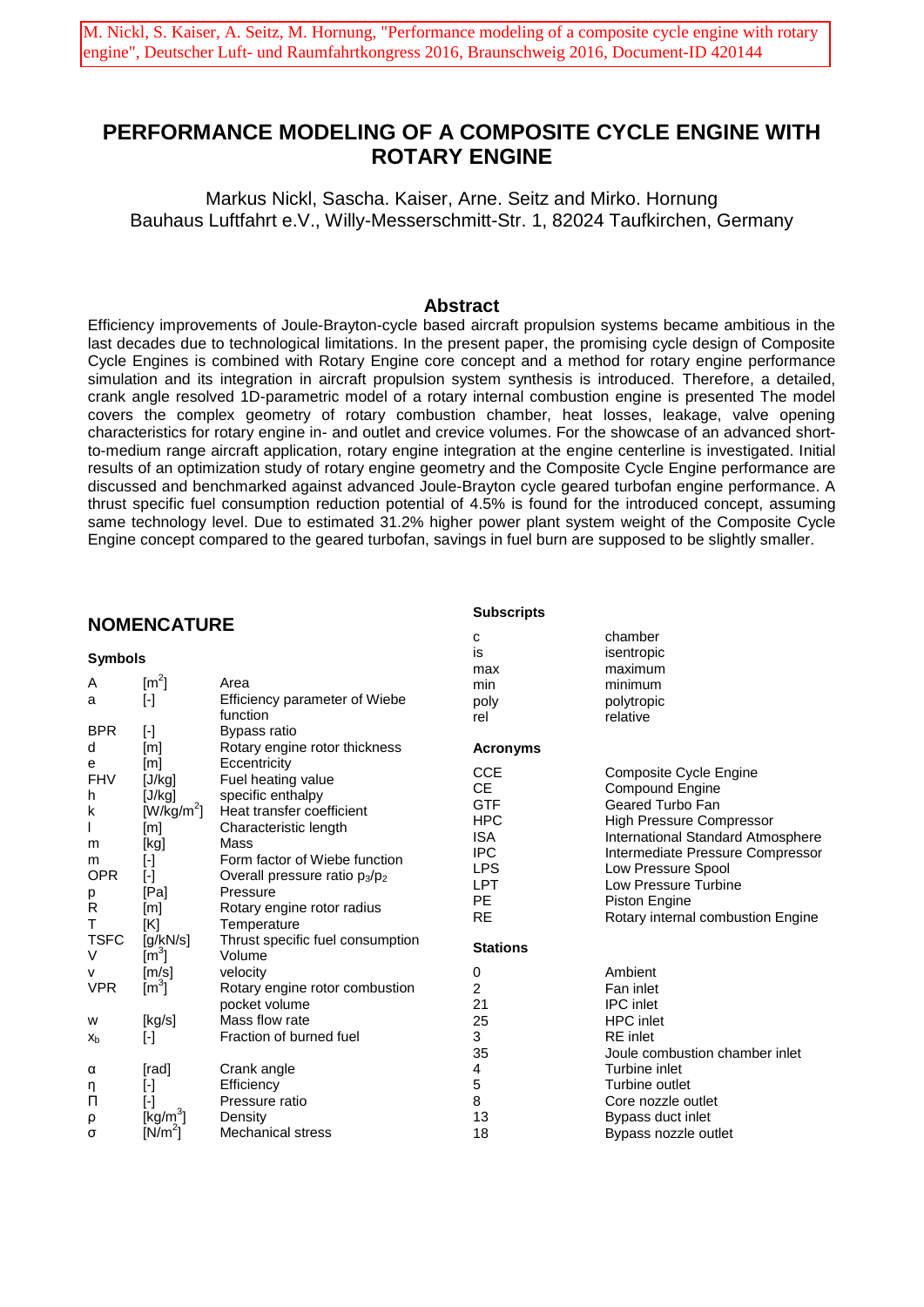# **1. INTRODUCTION**

In order to achieve aviation's long term emission reduction targets motivated by the European Commission with "Flight-Path 2050" [1] and specified by ACARE in the Strategic Research & Innovation Agenda [2], significant improvements along the entire efficiency chain of the air transport system are required. At propulsion system level, this particularly concerns enhancements of power plant thermal or inner efficiency. In Joule-Brayton cycle machines, thermal efficiency improvements mainly result from increased Overall Pressure Ratio (OPR) and higher turbine entry temperatures (TET). For ideal cycle assumptions, i.e. ideal gas and perfect turbo component efficiencies equal to unity, thermal efficiency increases monotonically with higher OPR and TET. In reality, however, real gas properties, non-ideal components and material stress and temperature limits, which affect cooling requirements, restrict feasible efficiency improvements. Moreover, state of the art high temperature resistant materials typically increase engine bare weight, resulting in more fuel burn. Therefore, a fundamental change in aircraft engine thermodynamic cycle design is necessary.

One particularly promising option for significant efficiency enhancements beyond the Joule-Brayton cycle engines is the so-called Composite Cycle Engine (CCE) initially discussed by Kaiser et al [3,4]. This CCE concept combines the high efficiency potentials of the Seiliger cycle (isochoric-isobaric combustion), as present in piston engines, with the high specific power capability of gas turbine systems. During the forties and fifties of the last century so-called Compound Engines (CE), like the Wright R-3350 TC (1950) [5] or the Napier Nomad E.145 (1954) [6], already used a similar approach. These engines had piston systems and turbo components using the same working fluid and providing shaft power to one single output shaft. The main shaft power was delivered by the piston engines. Although the brake specific fuel consumption was almost on the level of state of the art turboprop engines the CE concept succumbed the turbo engines due to high engine weight and complexity and, even more importantly, due to limited maximum cruise speed and altitude. The CCE concept described by Kaiser et al. addresses these major drawbacks by using off-axes arranged piston systems, which only increase the work potential of the working fluid between turbo compressor and combustion chamber of the turbo engine without having mechanical connection to the turbo component shaft.

Thus, operational limitations of CEs are eliminated and additional weight and complexity compared to geared turbofan engines is reduced. Based on a CCE equipped with reciprocating piston engines and assumed year 2035 technology level, Kaiser et al. [4] identified a potential for fuel burn reduction of 36.6% compared to year 2000 turbofan technology and 18.4% against a turbofan of equal technology level.

In the present paper, the use of a Wankel-type rotary internal combustion engine (RE) in a CCE arrangement will be investigated. Compared to reciprocating piston engines, REs offer a higher power density with respect to weight and volume [7]. Furthermore, mechanical complexity and oscillations due to piston stroke are supposed to be reduced with this architecture. The Wankel-type RE is chosen for the following reasons: First, it is the functionality is proven by series produced Wankel engines such as the Mazda RENESIS and second, a reasonable level of confidence in RE performance modeling is achievable through plenty of available literature.

An initial idea for the application of a RE driving the turbo compressor within a turbofan engine concept was formulated and later on patented by J. Whurr in cooperation with Rolls-Royce in the mid-1990s [8,9]. In contrast to CCE architecture, combustion only takes place in the RE in this CE concept. Whurr performed thermodynamic cycle studies for Otto cycle core turbofan concepts by calculating the change of the thermodynamic state variables at typical stations in turbo engine architecture. RE cycle was approximated using a simplified Seiliger cycle representation. He derived rotary engine geometry and weight from required cycle data. A reduction in Specific Fuel Consumption (SFC) of about 14% compared to a Joule-Brayton cycle based turbofan was identified assuming equal technology level.

In the following, the performance modeling for a CCE architecture with RE core is discussed. A detailed, crank angle resolved model of rotary internal combustion engine and its integration in a turbo engine performance simulation framework is presented. Finally, as a showcase, initial results of cycle studies, varying RE geometry, TET and OPR are illustrated for a generic, advanced short-tomedium range narrow body aircraft application.

# **2. ADVANCED CYCLE DESIGN OF CCE**

To increase thermal efficiency beyond Joule-Brayton limitations in CCEs a second cycle with independent compression, combustion and power extraction (expansion) is added. In the current study, a Seiliger cycle with closed volume compression and expansion and partial constant volume combustion as can be technically achieved with a Wankel-type RE is used. Especially for high pressure application,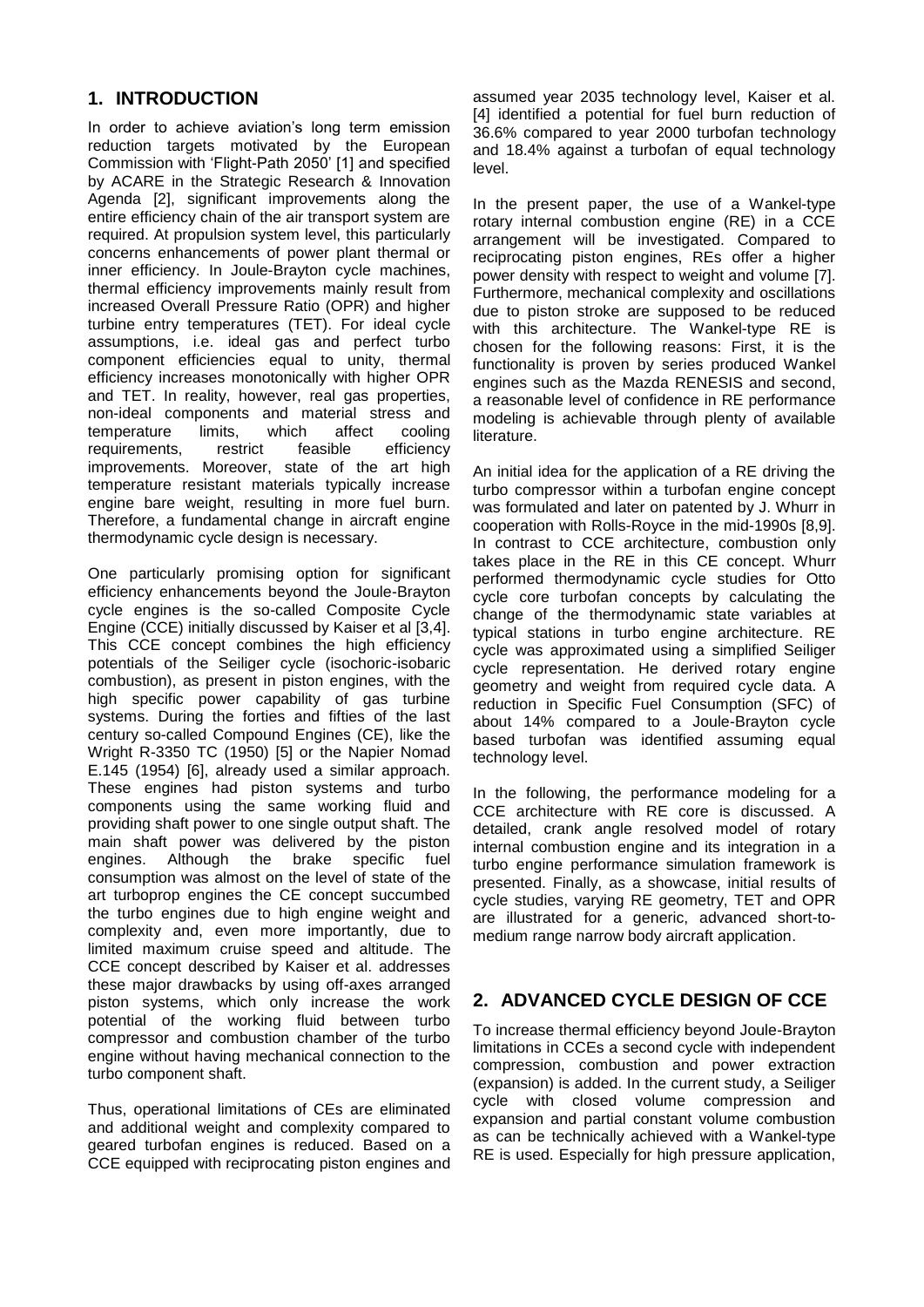compression efficiency of piston engines is far above that of turbo engines. Furthermore, the additional pressure rise during isochoric combustion reduces the power demand of the engine for compression.

As depicted in FIG 1 the Seiliger cycle is embedded in the Joule-Brayton cycle, starting at the end of Joule cycle compression. It is instationary and composed of closed volume compression and isochoric-isobaric combustion and expansion. Heat losses from RE, which typically have to be dissipated, e.g. in automotive applications, can be rejected to the core engine fluid in the CCE concept. Thus, higher heat losses from RE compared to reciprocating engines reduce the heat addition in the Joule combustion chamber for a given TET.



FIG 1. Enthalpy of entropy -diagram of the Composite Cycle and conventional Joule-Brayton Cycle

The resulting CCE cycle separates into polytropic compression with turbo components  $(1\rightarrow 3)$ , closed volume compression in the RE (RE,  $3\rightarrow 31$ ), isochoric-isobaric combustion (RE,  $31\rightarrow 33$ ), closed volume expansion (RE,  $33\rightarrow 35$ ), isobaric combustion in the Joule combustion chamber  $(35\rightarrow 4)$  and polytropic expansion in the turbine  $(4\rightarrow 5)$ .

## **3. DESCRIPTION OF CONCEPT ARCHITECTURE**

The combination of discontinuous Seiliger cycle of the RE with continuous Joule-Brayton turbo engine cycle implies some additional requirements for engine architecture. For instance, discontinuity in the mass flow rate at the RE inlet generate pressure fluctuations upstream, which might reduce turbo compressor efficiency and affect surge margin. Therefore buffer volumes are necessary to reduce these pressure fluctuations to an acceptable level.

The CCE with RE core investigated in the current

study is generally designed as high bypass ratio geared turbofan (GTF), which means, that the fan is driven by a fast running turbine and the fan rotational speed is reduced by a gear box. After the fan rotor, mass flow is separated core and bypass flow. The core mass flow enters the Intermediate Pressure Compressor (IPC) and the High Pressure Compressor (HPC) compressor. The IPC is directly driven by the turbine, whereas the HPC is powered by the RE. After the HPC a buffer volume is installed to reduce pressure fluctuations from instationary RE operational behavior. The mass flow coming from the HPC outlet is buffered in this volume and from there distributed to the single disks of the RE. In addition, air is taken from the HPC outlet mass flow rate for RE cooling and later on mixed with RE outlet mass flow.

For RE, an arrangement coaxial to the main centerline of the turbo engine is investigated. The most beneficial number of installed rotor disks will be determined by a RE geometry study in section 5.2. As illustrated in FIG 2 the diameter of the RE disks, depicted as rectangles, subdivided in crank shaft (green), rotor (grey) and chamber volume (flame colors), exceed the radial dimensions of the HPC. Nevertheless, maximum relative velocity between RE casing and the rotor apex is limited to significantly lower values than HPC tip speed, restricting the maximum rotational speed of the RE to relatively low numbers of revolutions. Therefore, an additional gearbox between HPC and RE is installed to realize reasonable HPC tip speeds. After the RE a second buffer volume collects the mass flows from the RE disks. In the following Joule combustion chamber second combustion takes place. Finally, the hot gas expands into the turbine and the extracted power is delivered to the fan via the Low Pressure Spool (LPS). For turbine-fan connection, the LPS has to cross the RE at the centerline of the engine.

The required thrust is mainly provided by the mass flows leaving the engine through an unmixed bypass nozzle. The residual thrust coming from the core nozzle is also considered. Between all components ducting is inserted with reasonable losses.



FIG 2. Basic conceptual sketch of a CCE with coaxial rotary internal combustion engine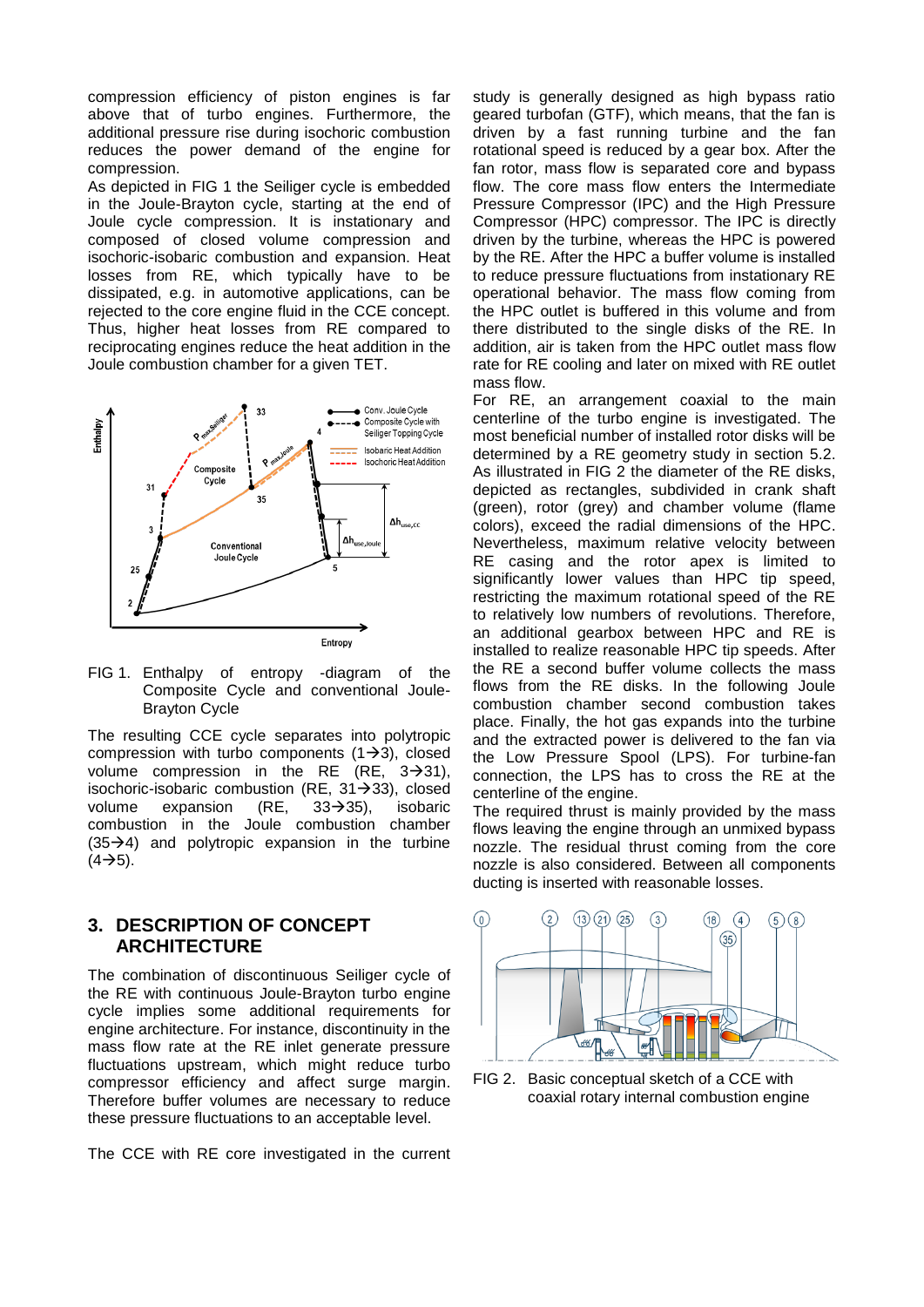## **4. DESIGN AND ANALYSIS METHODS**

During turbo engine and RE performance simulation fluid properties are calculated over a wide range of temperatures and pressures causing large errors when ideal gas properties are used [4]. For pressure variations the change of fluid properties are comparably small. Therefore half-ideal gas properties, which reflect temperature dependency only, are used in the current study based on polynomials representation from NASA"s Chemical Equilibrium with Applications database [10].

The applied methods for turbo engine performance simulation calculate the change of thermodynamic state variables at the stations shown in FIG 2. Mechanical and aerodynamic restrictions and requirements especially of the turbo compressors, turbines, ducts and nozzles are considered.

A MATLAB® based, modular in-house framework is used for turbo engine performance simulation, which was validated with negligible deviation against the commercial software GasTurb® for design point and off-design calculation.

### **4.1. Rotary Engine cycle modeling**

The complex, instationary behavior and implications of design parameter variations of REs cannot be sufficiently reproduced by the simple thermodynamic Seiliger cycle representation. Especially differences in scavenging behavior, heat losses and leakage and their effects on RE performance need to be represented in dependency of RE geometry changes. Therefore, a 1D time resolved modeling approach for RE geometry and thermodynamics is used. For given geometry, fluid inlet conditions, rotational speed and defined fuel-air-ratio, the model delivers all relevant performance parameters of the RE at the outlet, including mass flows, power release, heat transfers and outlet conditions.



FIG 3. Basic sketch of a rotary engine rotor (yellow) with power shaft (grey) and key geometry parameter (based on [11])

RE geometry is mainly determined by rotor radius R, eccentricity e rotor thickness d and rotor combustion pocket volume VPR as depicted in FIG 3. The inner (radial) casing shape results from the curve drawn by the rotor apex during rotation. The chamber volume at each crank angle position α is given by

(1) 
$$
V_c = V_{min} + \frac{3\sqrt{3}}{2} eRb \left\{ 1 \text{-}sin\left(\frac{2}{3}\alpha + \frac{\pi}{6}\right) \right\} + VPR,
$$

(2) 
$$
V_{min} = \left\{\frac{e^2}{3} + 2eR\cos\varphi_{max} + \left(\frac{2}{9}R^2 + 4e^2\right)\varphi_{max} - \frac{3\sqrt{3}}{2}eR\right\}d
$$

with  $sin(\varphi_{max}) = \frac{3e}{R}$ .

Radial and lateral casing surface areas, which are relevant for heat transfer, are determined by

(3) 
$$
A_{rad} = d \int_{\alpha}^{\alpha + 2\pi} \frac{1}{3} \sqrt{9e^2 + R^2 + 6eR\cos(\frac{2}{3}x + \frac{\pi}{2})} dx
$$
  
(4)  $A_{side} = \frac{V_c - VPR}{d}$ .

For heat transfer from the fluid in the chamber to the rotor, surface enlargement due to rotor pocket is neglected.

In- and outlet valves of the RE are assumed to be located at the lateral chamber walls and are set to maximum geometric feasible area. It was found that maximum valve areas lead to best engine performance due to best scavenging behavior. When RE geometry is modified, these areas are assumed to scale proportionally to rotor radius R and eccentricity e. Additionally, valve area opening and closing characteristics are assumed sinusoidally. Only one third of the time between valve opening and closing maximum valve area is available. Valve opening and closing timings are set to performance optimized values for engine geometry given in [12] and are kept constant for all other geometry and performance parameter variations.

| <b>Variable</b>             | Unit  | Value |
|-----------------------------|-------|-------|
| <b>Intake Valve Opening</b> | [deg] | 770   |
| <b>Intake Valve Closing</b> | [deg] |       |
| <b>Outlet Valve Opening</b> | [deg] | 450   |
| <b>Outlet Valve Closing</b> | [deg] | 780   |
| <b>Start of Combustion</b>  | [deg] | 200   |
| <b>End of Combustion</b>    | [deg] | 290   |

TAB 1. Rotary engine port and combustion timings

In REs, leakage from one chamber to the previous and the following chamber around the apex and side seals leads to significant decrease of achievable output power. For the current model these two leakage mass flows are determined by pressure difference between the chambers and an equivalent leakage area, which was calibrated to match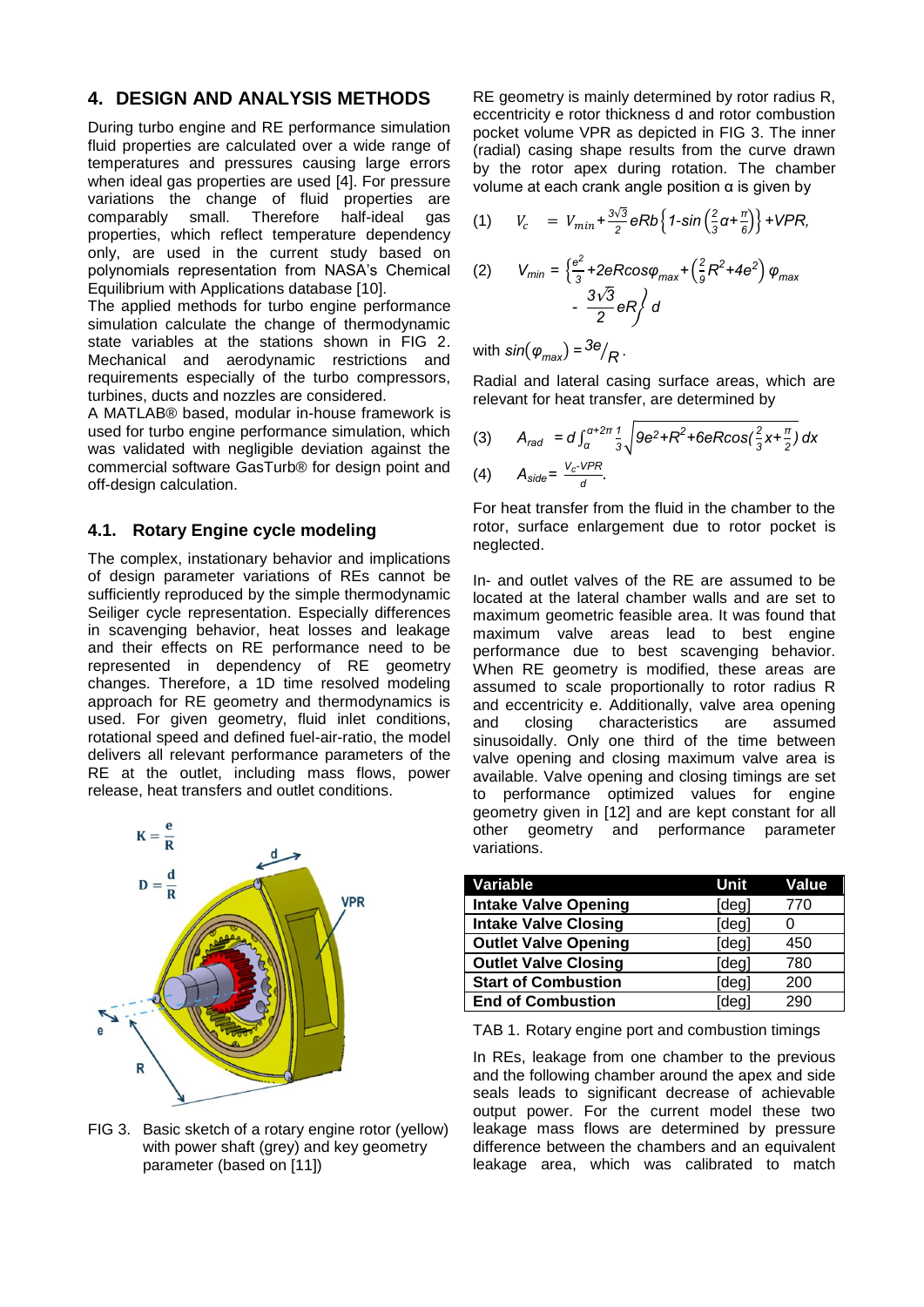validation data given in [12]. Leakage area is assumed to scale proportionally to rotor radius R and rotor thickness d for RE geometry variation.

By evaluating the heat transfers at the inner and outer chamber walls the heat losses during RE cycle are computed. Therefore, a surrounding fluid flow with Mach number 0.1 and inlet fluid conditions are assumed at the outer wall of the engine. An associated heat transfer coefficient k is derived from Nusselt number correlation for fluid flow over a flat plate, using a characteristic length  $l \sim (R + e)$ . At the inner chamber wall, heat transfer coefficient is also calculated from a Nusselt number correlation which is valid for forced convective heat transfer conditions. Here, characteristic length is given by rotor thickness d and characteristic velocity is correlated with rotor apex velocity. During combustion, higher heat transfer rates are assumed, following the approach published by Woschni [13]. The heat transfer model is calibrated to the data published in [12]. The temperature of the rotor is assumed to be uniform and constant and is derived from the energy balance across the rotor surfaces oriented to the three chamber volumes.

The time resolved heat release of internal combustion process in REs is modeled by the Wiebe function [14]

(5) 
$$
x_b = 1 - e^{-a\left(\frac{\alpha - \alpha_0}{\Delta \alpha_b}\right)^{m+1}},
$$

The fraction of burned fuel  $x_b$  is described by  $\alpha$ , the current crank angle position,  $\alpha_0$  the position of combustion start and  $\Delta \alpha_b$  the range of crank angels in which combustion takes place. With the Wiebe parameters *a* and *m* the heat release can be modified to the characteristics of individual engines. For the current paper,  $a = 5$  and  $m = 1.5$  as given in [9] were chosen. Compared to typical reciprocal piston engines ( $\Delta \alpha_h \approx 45^{\circ}$ ) heat release in REs occurs over a wider range of crank angle positions  $(\Delta \alpha_h \approx 80^\circ)$  [15]. In the current study, combustion start an duration is also chosen according to [12].

By iteratively solving the mass and energy balance between RE in- an outlet, mass flow averaged thermodynamic state variables at the exhaust and other important performance parameters like power output, fuel flow, peak pressure wall temperatures and resulting heat losses are determined.

### **4.2. Weight estimation and component scaling**

As piston engine systems have typically a lower power-to-weight ratio than turbo engines, system weight of the introduced engine has to be considered for propulsion system assessment. Therefore, a weight estimation model is according to [16] is implemented. RE casing weight is calculated with

(6) 
$$
m_{casing} = \frac{\pi R^2 (1 + (e/R))^2 p_{max}}{\sigma / \rho}.
$$

$$
\{2/3 \cdot nR + R(n+1)(1 + e/R)\}
$$

from engine geometry data (eccentricity *e*, rotor radius *R* and number of rotors n resulting from cycle calculation), peak cycle pressure *pmax*, and material properties (density  $\rho$  and tensile strength  $\sigma$ ). To consider cooling fins, casing weight is corrected by the factor 1.5 ( $m_{cooling\,fin} = 0.5 \cdot m_{casina}$ ). The rotor weight is derived from the rotor volume and its material density, assuming half of the rotor volume being hollow:

(7) 
$$
m_{rotor} = n \cdot 0.5 \cdot V_{rotor} \cdot \rho_{rotor}
$$

By summing the weights of casing, cooling fins and rotors bare engine weight is determined

(8) 
$$
m_{bare} = m_{casing} + m_{cooling fin} + m_{rotor}
$$
.

Finally, bare engine weight is increased by the factor of 1.18 to account for bearings, mountings, shafts and other structural elements for engine integration.

For turbo component weights a delta assessment to reference geared turbo fan components presented in [17] is employed. To this end, turbo engine components are divided into two categories, one including components which are connected to the propulsive device (bypass duct, fan, nacelle, etc.) and another which contains the core engine related components. First category components are assumed to scale with the fan diameter, whereas the core engine related component weights are estimated to scale with the corrected core mass flow.

Beside weights, component efficiencies are also correlated to component size. Especially for compressor efficiencies i.e. relative gap size has important influence on component efficiency and has to be considered, if same technology level is assumed. Therefore turbo component efficiencies are set for the advanced GTF reference and are scaled for CCE for RE again using the mean corrected mass flow of the component.

# **4.3. Rotary Engine Model Verification**

The previously described model for RE performance calculation is validated with the data presented in [12]. Therefore, an engine model is set up, using identical parameters for geometry, port and combustion timing, valve areas, revolution and fluid inlet conditions.

As can be seen from TAB 2 the calculated integral performance values for the RE match the reference data within a deviation less than 2.5%. For initial analysis of the potential of a CCE with RE core this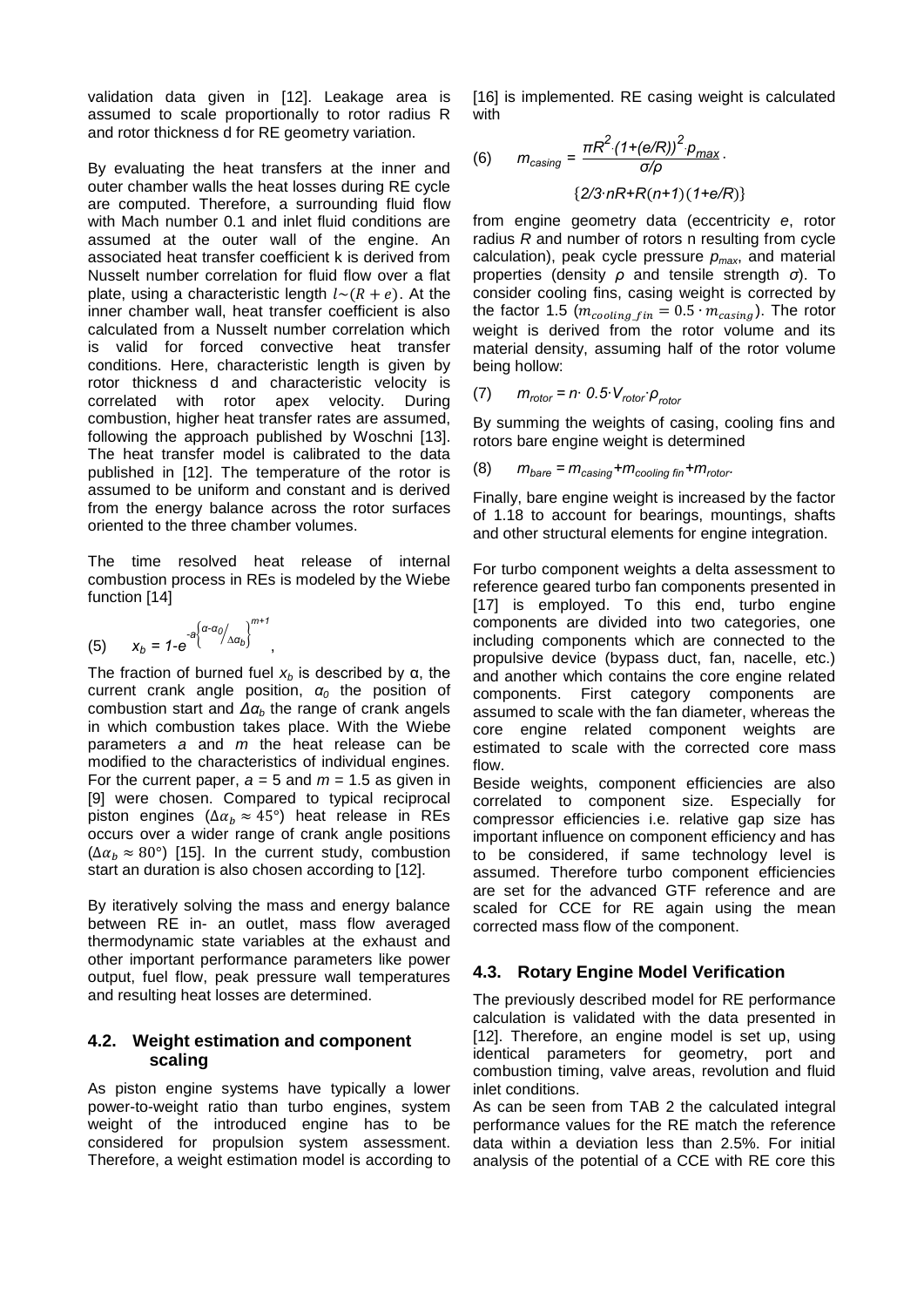accuracy is sufficient.

| Variable             | Unit  | Ref. | RE   | <b>Delta</b> |
|----------------------|-------|------|------|--------------|
| <b>Power</b>         | [kW]  | 22.8 | 22.8 | $+/-0.0$     |
| <b>Heat Loss</b>     | [kW]  | 16.3 | 16.0 | $-2.1$       |
| <b>Fuel Flow</b>     | [g/s] | 0.58 | 0.57 | $-2.3%$      |
| <b>Thermal</b>       | [%]   | 29.7 | 30.1 | $+1.3%$      |
| <b>Efficiency</b>    |       |      |      |              |
| <b>Volumetric</b>    | [%]   | 75.9 | 76.9 | $+1.3%$      |
| <b>Efficiency</b>    |       |      |      |              |
| <b>Max. Pressure</b> | [bar] | 41.2 | 41.6 | $+1.1%$      |

TAB 2. Integral verification results of rotary engine performance model, reference data from [12]

Main focus of RE modeling was to generate a satisfactorily representation of the instationary process which takes place in the chambers of the RE during crank shaft rotation. In FIG 4 (a) to (c) the crank angle resolved results for pressure, temperature and heat losses for one RE chamber are depicted. While the absolute level of heat losses is calibrated to match the reference data (c), the modeling of the heat transfer coefficients and the

a)

b)

c)



FIG 4. Crank Angle resolved calculation results of RE model for a) chamber pressure b) chamber temperature and c) heat losses validated with data given in [12].

corresponding areas, which affect the general shape, is proven by the validation data. Pressure (a) and temperature (b) characteristics are independent results of the RE modeling and fit the reference data with very good agreement. For all three parameters sufficient representations of the general behavior are achieved. Only small deviations are observed e.g. for temperatures quite before the combustion starts and temperature rises. This is resulting from the assumption of uniform RE casing temperature leading to an overestimation of the wall temperature during the chamber charging interval. A small amount of heat is transferred into the chamber volume, cumulating to the depicted temperature difference, although no significant deviation in heat transfer is detected

#### **4.4. Integration in Aircraft Propulsion System Synthesis**

For evaluation of RE performance in a CCE architecture the previously described performance model of RE is integrated into the BHL in-house Aircraft Propulsion System Syntheses (APSS) framework. In APSS, a component based, modular turbo engine architecture representation is used for power plant performance calculation. During cycle calculation iterations common sizing and design heuristics reported in [17,18] are applied. Following the flow path through the engine, changes in thermodynamic state variables are computed. As the RE engine drives the HPC, the required shaft power from RE known. With fluid input conditions according to HPC outlet and a technologically limited maximum peak pressure in RE cycle, a RE geometry, which is able to fulfill the performance requirements, is derived. The gearbox between HPC and RE moderates the resulting differences in rotation speed of HPC and RE. Finally, Top Of Climb (TOC) conditions and requirements are used for engine and flow path sizing assuming typical turbo component axial Mach numbers and hub-to-tip ratios as published in [19].

### **4.5. Evaluation Metrics**

As indicators for power plant system improvement typical performance metrics on engine level are used. Most importantly, the Thrust Specific Fuel Consumption

$$
(10) \quad TSFC = \frac{W_{fuel}}{F_N}
$$

is determined by the division of the fuel flow *wfuel* and the net thrust *FN*.

Furthermore, core efficiency

(11) 
$$
\eta_{\text{core}} = \frac{P_{\text{core}}}{P_{\text{supply}}} = \frac{w_4(\Delta h_{is} - 0.5v_0^2)}{w_{\text{fuel}}/FHV}
$$

is evaluated. For the deviation of fuel burn and  $CO<sub>2</sub>$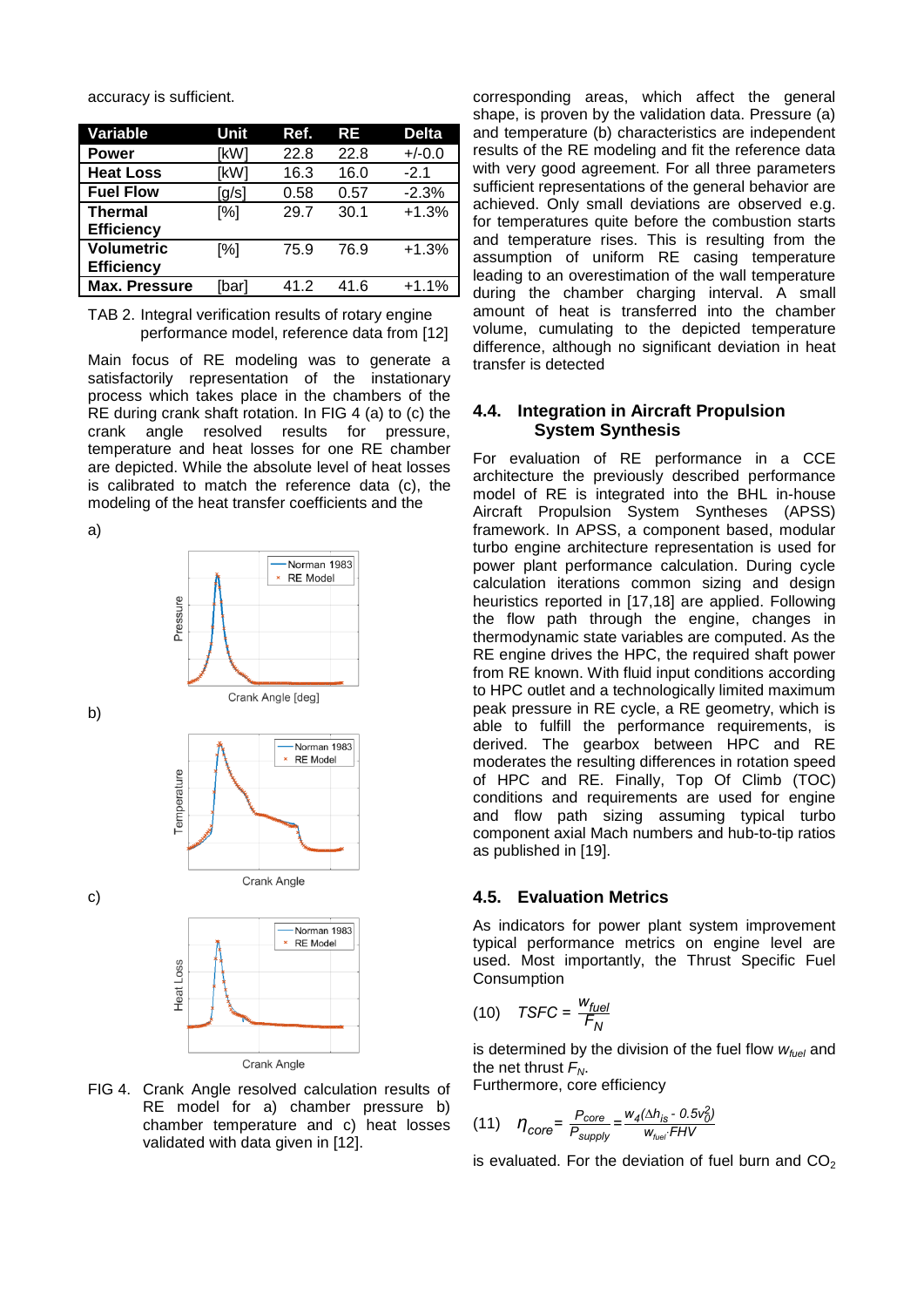emission reduction potentials of the propulsion system, power plant system weight also has to be considered. With TSFC and PPS weight the impact on fuel burn can be modeled for a reference aircraft platform, which is not part of this investigation.

# **5. RESULTS**

In the current paper the introduced integrated CCE-RE model is adapted to the showcase of the propulsion system of a generic advanced short-tomedium range narrow body aircraft platform with entry into service in Y2035+. The required maximum net thrust at TOC settings (Altitude 10668m, ISA+10, Mach number 0.78) is estimated to be approximately 20% lower than today. This reduced thrust requirement is an outcome of expected airframe efficiency improvements and assumed aircraft weight savings due to reduced structural weight and less fuel weight due to fuel burn reduction resulting from PPS efficiency enhancement.

## **5.1. General cycle settings**

General cycle settings (including e.g. reference component efficiencies, pressure losses) as listed in TAB 3 are applied to a reference GTF and CCE with RE core. The values are assumed for an advanced Y2035+ technology level. Fan diameter is fixed for best engine core cycle comparability. Additionally, CCE-RE specific parameters, like peak cycle pressure, mean rotor apex velocity and rotor depth ratio  $D = d/R$  are illustrated in TAB 2. These parameters are estimated to reflect best practice advanced technology level. Peak cycle pressure at TOC is limited to 120bar, assuming this would result in the maximum allowable peak pressure of 300 bar for take-off settings. In case of CCE, HPC pressure ratio is fixed to  $\Pi_{\text{HPC}} = 6$  and IPC pressure ration is adapted to reach the given OPR. Otherwise, increasing  $\Pi_{\text{HPC}}$  would lead to higher power request from RE, which has to be generated from reduced core mass flow. In combination with limited peak pressure during RE cycle due to maximum material stress limitations a setting with increasing  $\Pi_{HPC}$  is not feasible.

| Variable                      | Unit         | <b>Value</b> |
|-------------------------------|--------------|--------------|
| <b>General</b>                |              |              |
| <b>Polytr. Fan Efficiency</b> |              | 0.94         |
| <b>Polytr. IPC Efficiency</b> | ы            | 0.92         |
| <b>Polytr. HPC Efficiency</b> | l-l          | 0.91         |
| <b>Polytr. HPT Efficiency</b> | l-l          | 0.92         |
| <b>Polytr. LPT Efficiency</b> | l-l          | 0.94         |
| <b>Duct Pressure Ratios</b>   | l-l          | 0.99         |
| <b>Combustion Chamber</b>     | $\mathsf{F}$ | 0.97         |
| pressure ratio                |              |              |
| <b>Fuel Heating Value</b>     | [MJ/ka]      | 42.8         |

| <b>Fan Diameter</b>             | [m    | 2.20 |
|---------------------------------|-------|------|
| <b>Gearbox Efficiency</b>       | l-l   | 0.99 |
| <b>Nozzle coefficients</b>      | ĿГ    | 0.99 |
| <b>CCE with RE</b>              |       |      |
|                                 |       |      |
| <b>Peak Cycle Pressure</b>      | MPa   | 12   |
| <b>Mean Rotor Apex Velocity</b> | [m/s] | 39   |
| D-Factor d/R                    | ы     | 2/3  |
| <b>HPC Pressure Ratio</b>       |       |      |

TAB 3. General cycle settings and RE specific parameters

With these settings, two parameters studies are performed. On the one hand, most efficient general RE geometry will be identified in terms of e/R ratio (range: 0.1… 186) and the number of rotors for RE centerline arrangement (range: 3…10). Changes in RE geometric compression ratio due to eccentricity ratio variation are compensated by rotor pocket volume adaptation to stay within the peak cycle pressure limitation. For RE geometry study  $T_4$  = 1400K and OPR  $= 20$  is chosen. On the other hand, as main study parameters to identify the optimum cycle design, turbine entry temperature  $T_4$  (range: 1300K…2000K) and Overall Pressure Ratio (OPR =  $p_3/p_2$ , range 10...30) are chosen.

Finally, the performance of the most beneficial CCE-RE design is compared to an advanced GTF reference. For GTF performance calculation T4 = 1750 and OPR  $= 60$  are chosen.

# **5.2. Rotary Engine Design**

In FIG 5 the influence of RE eccentricity ratio e/R on TSFC and RE system weight is depicted. With increasing e/R ratio TSFC and RE system weight reduce. Therefore, high e/R ratios are desirable. The reduction in RE system weight results from increasing displacement volume with rising eccentricity ratio for fixed rotor radius R. In consequence, the given core mass flow from the HPC can be handled by a smaller, lighter RE. TSFC improvement results from changes in RE casing and



FIG 5. Thrust specific fuel consumption (left) and RE system weight (right) for various e/Rratios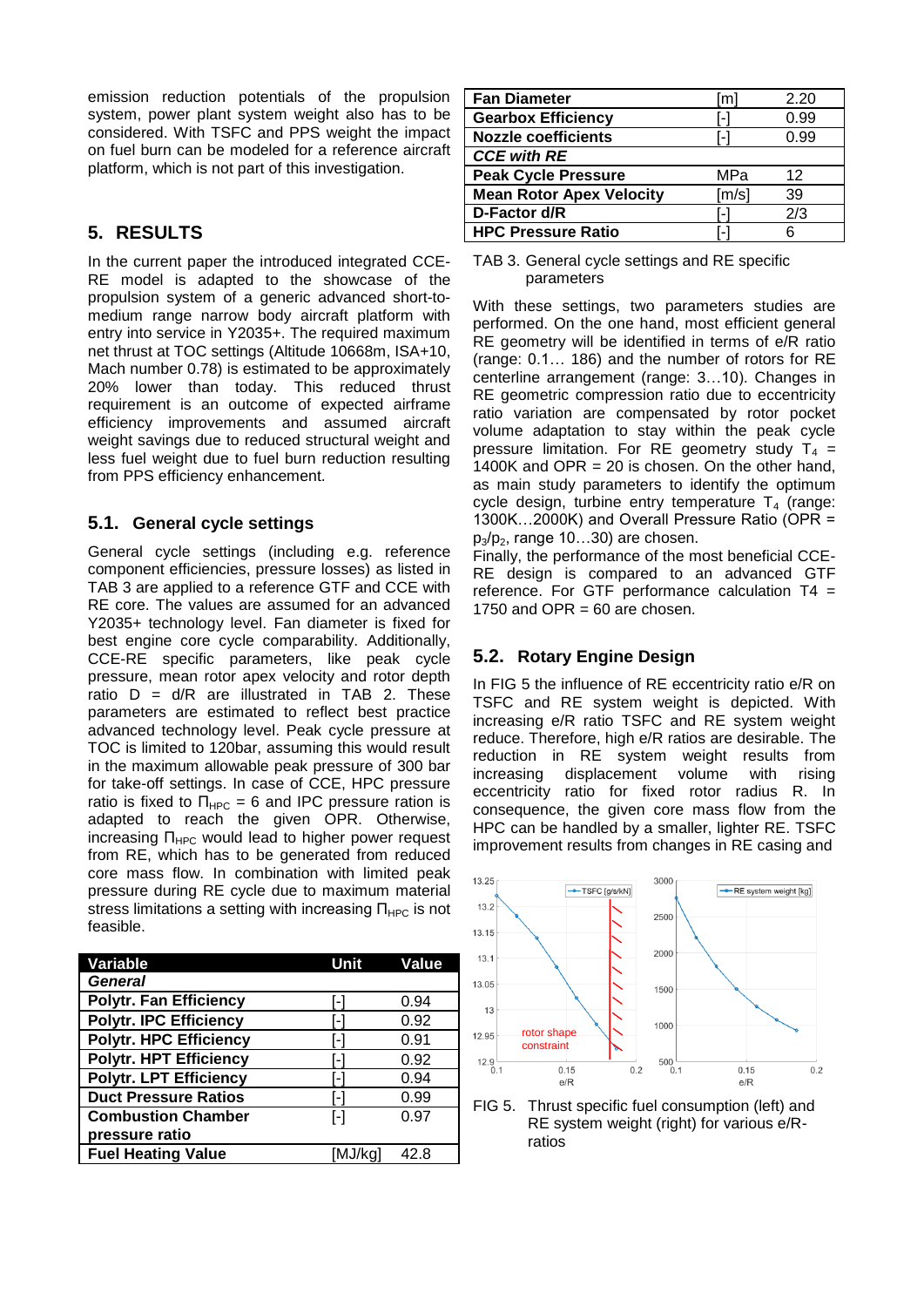rotor shape for different eccentricity ratios. For higher e/R ratios, feasible in- and outlet areas at the lateral walls of RE increase, leading to improved scavenging and thus, to more efficient REs. Additionally, enhanced eccentricity ratios ease the integration of the LPS into the RE architecture, because increasing crank shaft diameters are viable.

In a second step, the influence of RE rotor disk sizing on TSFC and RE system weight was investigated by variation of the number of RE rotors. The results are shown in FIG 6. While TSFC is up to 4.8% (3 rotor disks) lower for fewer, larger rotors, weight increases by up to 73.7% (3 rotors), in relation to CCE-RE with 10 rotor disks. TSFC improvement for fewer rotors results from improved surface to volume ratio of RE chamber, leading to reduced heat losses. Furthermore, leakage relative to chamber volume is also lower, leading to improvements in RE power extraction. The monotonously decreasing TSFC for increased RE size and especially the rising gradient of the reduction in case of 3-4 rotors indicates, that area scaling for in- and outlet valves or the equivalent leakage area seems to be inappropriate for these cases and has to be refined.

Weight reduction for increasing RE rotor numbers is induced by RE radial size reduction. The boundary condition of constant mean rotor apex velocity supports the effect of RE diameter decrease. The loss in displacement volume per revolution for higher number of rotors is compensated by higher allowable rotational speeds due to shorter circumference of the RE.



FIG 6. Thrust specific fuel consumption (left) and RE system weight (right) for different numbers of RE rotors

Based on the described RE geometry design studies design criteria for eccentricity ratio and the number of rotor disks are identified. First, eccentricity ratio has to be chosen maximal, leading to TSFC and RE system weight reduction. But geometrical limitations of the rotor have to be considered. For e/R>0.2 the rotor shape oriented to the chamber volume turns from convex to concave even without a rotor pocket volume for combustion. Concave rotor surfaces at the combustion chamber would lead to less shaft

power, because temporarily for some rotor surface areas torque contrary to shaft rotation would be induced during expansion. Therefore, eccentricity ratio is chosen at 0.171, to be account for this effect. For the ideal number of RE rotors, TSFC reduction has to be traded with the increase in weight. Additionally, RE diameter is limited by the core cowling diameter. From approximated RE diameters and an analyses of typical core cowling diameters of state of the art turbo engines of the investigated thrust level it was derived, that for less than 5 rotors, RE diameter would exceed typical core cowling shape. Since a TSFC improvement of approximately 0.5% from 6 to 5 rotors is expected to overbalance the weight penalty of approx. 110kg a RE rotor disk number of 5 is chosen for further investigations.

## **5.3. Cycle Design**

With the RE geometry parameters determined in section 5.2 and parameter ranges defined in section 5.1, a Joule-Brayton cycle optimization study is performed.

In FIG 7, the impact of  $T_4$  and OPR on thrust specific fuel consumption and engine core efficiency is depicted. An optimum for both parameters can be found at OPR = 23.3 and  $T_4$  = 1300K. Due to fixed fan diameter, core efficiency and TSFC exhibit nearly identical characteristics during  $T_4$ -OPR variation. Low  $T_4$  temperatures are beneficial in terms of TSFC, because less fuel is combusted in the inefficient Joule combustion chamber and a higher fraction of more efficient closed volume combustion in the RE is reached. Furthermore, less turbine cooling air is required for lower turbine entry temperatures, resulting in higher core efficiencies. TSFC and  $\eta_{\text{core}}$  rises monotonously with rising  $T_4$  at constant OPR.

Due to the limited peak pressure in RE cycle, TSFC optimum is not found for maximum OPR. Increasing OPR leads on the one hand to higher charged, more efficient rotary engines and to more efficient combustion in the Joule combustion chamber (resulting from diverging isobars in T-s diagram). On



FIG 7. Thrust specific fuel consumption (left) and core efficiency (right) for T4-OPR study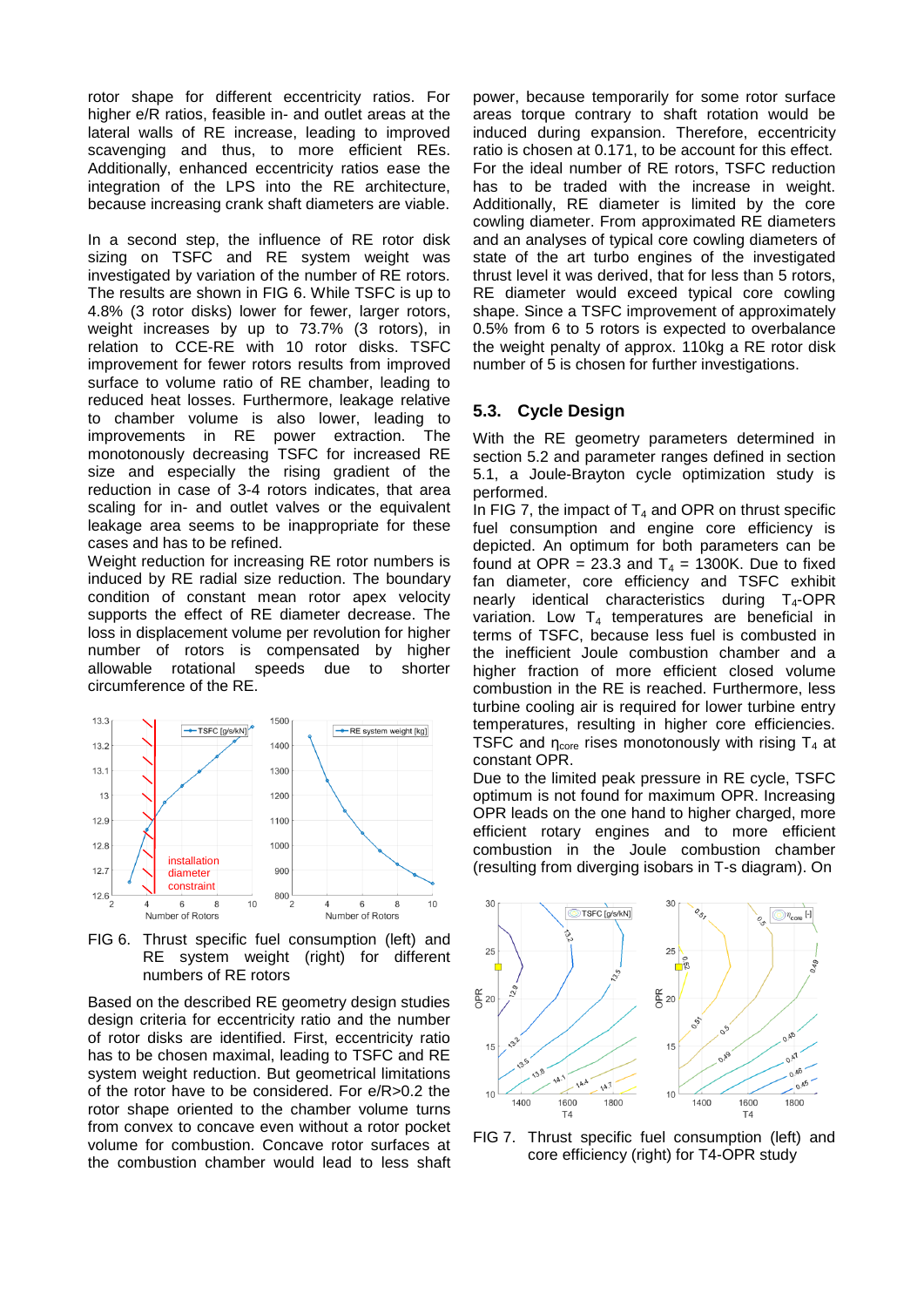the other hand, this effect is superimposed by decreasing compression ratio and size reduction of the RE, which both decrease RE efficiency.

Beside TSFC and  $\eta_{\text{core}}$ , bypass ratio and power plant system weight is evaluated. The results are shown in FIG 8. While BPR rises monotonously with  $T_4$  only a second order dependency of BPR on OPR is detected. With increasing  $T<sub>4</sub>$  a gain of specific work potential in the turbine is achieved. In consequence, core mass flow is reduced and with constant fan diameter, BPR rises. The effect of enhanced core efficiency for low  $T<sub>4</sub>$ , which would allow for higher BPR, is completely covered by the gain of specific work potential at the turbine inlet.

Power plant system weight sensitivity is dominated by the influences of RE installation weight and turbo component scaling, which are connected to the corrected core mass flow. Due to constant fan diameter, weights correlating with the propulsive device (nacelle, fan blades, etc.) are constant for both concepts. As previously explained, core mass flow and core size are decreasing with increasing  $T<sub>4</sub>$ . Therefore, PPS weight shows a similar behavior. Moreover, a sensitivity to OPR is observed, mainly resulting from reducing RE size and system weight with increasing OPR.



FIG 8. Bypass Ratio (left) and Power Plant System mass sensitivity (right) for  $T_4$ -OPR study

In further investigations trade factor for fuel burn on mission level for the application case will be determined to identify the optimum  $T_4$  by trading TSFC improvement (low  $T_4$ ) with PPS weight decrease (high  $T<sub>4</sub>$ ). In a first step, according to best practice experience, optimum  $T_4$  is set to 1300K. For OPR an optimum of OPR = 23.3 is identified.

### **5.4. Performance comparison of CCE-RE and advanced GTF**

In TAB 4 a comparison of advanced reference GTF performance data at TOC conditions with the optimized CCE-RE cycle data is illustrated. For CCE-RE concept, a 400K lower  $T<sub>4</sub>$  is identified to be TSFC optimal. The required turbine cooling air at

take-off is therefore estimated to be 68% lower than for the advanced GTF. A TSFC reduction potential of 4.5% compared to advanced GTF reference is obtained, while PPS weight increases 31.2%. The low OPR of 23.3 helps to minimize weight penalty of CCE-RE concept due to fewer turbo engine stages. A fraction of 82.6% of total combusted fuel is burned in the RE for the CCE concept. Due to higher core specific work, BPR increases to 26.4 compared to GTF reference (BPR $_{GTF}$  = 19.1). In TAB 5. the resulting RE geometry parameter are Iisted.

| Variable                    | Unit     | <b>GTF</b> | <b>CCE-RE</b> |
|-----------------------------|----------|------------|---------------|
| T4                          | [K]      | 1750       | 1300          |
| <b>OPR</b>                  | ۰        | 60.0       | 23.3          |
| <b>TSFC</b>                 | [g/KN/s] | 13.3       | 12.7          |
| Δη <sub>core</sub>          | [%]      | Ref        | $+4.7$        |
| <b>M<sub>PPS</sub></b>      | %1       | Ref        | $+31.2$       |
| $\Pi_{\texttt{Fa}n}$        | $(-1)$   | 1.33       | 1.33          |
| <b>BPR</b>                  | -        | 19.1       | 26.4          |
| W <sub>cool,rel</sub>       | %1       | 23.8       | 7.6           |
| W <sub>fuel,joule,rel</sub> | %]       | 100        | 17.4          |
| W <sub>Rstd25</sub>         | ˈkg/s]   | 11.6       | 8.45          |

TAB 4. Comparison of selected performance data for GTF and CCE-RE

| Variable                           | Unit | Value   |
|------------------------------------|------|---------|
| <b>Rotor Radius</b>                | [m]  | 0.331   |
| <b>Eccentricity</b>                | [m]  | 0.057   |
| <b>Rotor Depth</b>                 | [m]  | 0.220   |
| <b>Rotary Engine System Weight</b> | [kg] | 1240    |
| <b>Approx. Diameter</b>            | [m]  | $-0.90$ |
| <b>Approx. Axial Length</b>        | [m]  | $-1.40$ |

TAB 5. Rotary engine geometry parameter for optimum cycle parameter

### **6. CONCLUSION**

The introduced analyses methods for 1D rotary engine cycle performance calculation and integration into turbo engine performance syntheses allow a detailed evaluation of the thrust specific fuel consumption reduction potential of Composite Cycle Engines with rotary internal combustion engine core. The models incorporate rotary engine's geometry specific scaling behavior of main performance parameter as well as detailed representations of turbo engine components and their scaling characteristics. For the chosen Composite Cycle Engine architecture with three compressors and the high pressure compressor powered by a rotary engine, which is integrated at the engine centerline, benefits and drawbacks are identified. On the one hand, the Composite Cycle Engines with coaxial rotary engine core integration provides a thrust